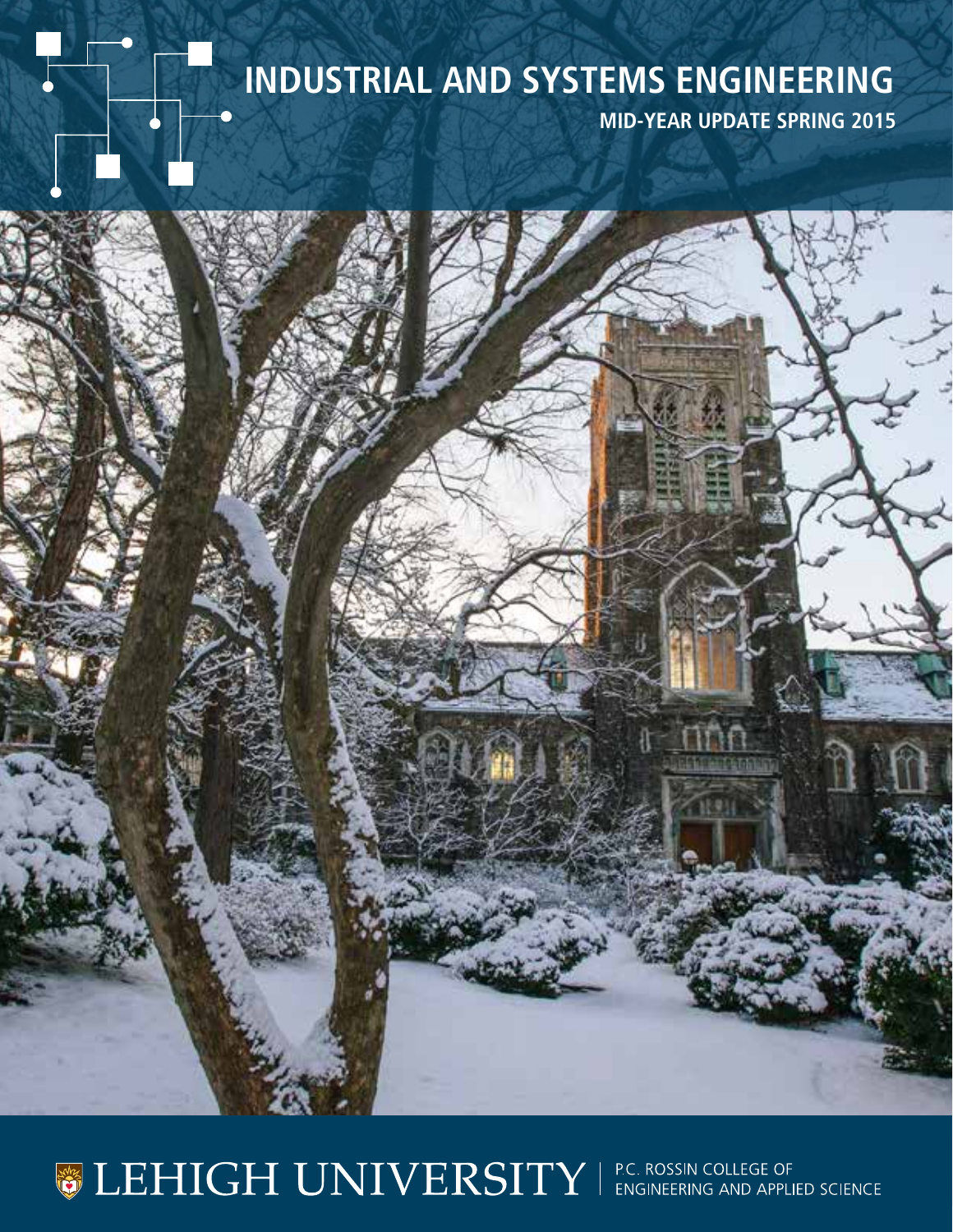### Successful 2014 Paves Way to New Year |INFORMS Awards

Dear Friends,

Welcome to a new year! I hope that you all had a wonderful holiday season with your loved ones! As we begin 2015, I'd like to take the time to wish you much success in all your endeavors and give you a sample of the many great achievements along with faculty additions and promotions within the ISE Department in 2014.

The year as a whole was outstanding! The department did exceptionally well in student enrollment. ISE now lists 180 undergraduates, 220 Master's students, and 45 Ph.D. students. This shows continuous growth from previous years.

As noted in the annual newsletter, Katya Scheinberg was promoted to Full Professor and was also appointed as the Harvey E. Wagner Endowed Faculty Chair. Along with these two honors, Katya has been appointed as ADVANCE Chair for 2014-2015.

In October, Ted Ralphs has been promoted to Full Professor. Ted was also one of the recipients of the 2014 INFORMS Impact Prize.

Yang Dong '14 submitted her paper to the "Best Student Research Paper Award" competition of the Financial Services Section of INFORMS at the 2014 Annual Meeting and received an honorable mention. Congratulations to Yang!

#### ISE Department Mid-Year News

Department Chair: Dr. Tamás Terlaky terlaky@lehigh.edu

Associate Chair: Dr. George Wilson grw3@lehigh.edu

Editor: Abby Barlok aeb213@lehigh.edu

ISE Department Staff: Ed Force Building Manager ewf1@lehigh.edu

Rita Frey Graduate Coordinator rrf0@lehigh.edu

Kathy Rambo Department Coordinator kgr0@lehigh.edu

Reader Feedback: Please send comments to editor, Abby Barlok, at aeb213@lehigh.edu I am honored to announce the Van Hoesen family endowment that has established "The Annual Van Hoesen Family ISE Best Publication Award" that goes towards elevating the profile and visibility of the ISE Department. It aims to motivate faculty and students at all levels to publish high impact research, software tools and applications. The award will be presented for the first time April 16, at the 2015 ISE Banquet.

Dr. Radhika Kulkarni, Vice President of Advanced Analytics R&D at SAS Institute Inc., was our Spencer C. Schantz Distinguished Lecturer in the Fall. It was a pleasure having Radhika as a guest lecturer and hearing about her expertise in the field of software development.

I am pleased to announce that the Spring Spencer C. Schantz Distinguished Lecturer will be Dr. Egon Balas, University Professor of Industrial Administration and Applied Mathematics, The Thomas Lord Professor of Operations Research at Carnegie Mellon's Tepper School of Business and the recipient of the ISE Distinguished Alumni Award is Andy Greenawalt '76G, '04P, Dell Computer Corporation.

As we look forward to the new year, I am pleased to announce that I will be chairing the 2015 INFORMS Annual Meeting in Philadelphia from November 1-4. Other faculty representing Lehigh in the Organizing Committee are: Larry Snyder (Program Co-Chair), Ted Ralphs (Sponsored Sessions Co-Chair), Aurelie Thiele (Tutorials Co-Chair) and Katya Scheinberg (Keynote Co-Chair).

In cooperation with Distance Education, we are transforming Mohler Lab room 451 into a distance education enabled classroom, which will increase our technology resources, enabling us to deliver our masters programs online, and to attract a new array of students.

As always, we appreciate the kindness of our alumni. I humbly ask that you help us with our ISE Advanced Computing Technology Endowment, which allows our students and faculty to have the best computing and technology facilities to further assist with their courses and research. Any commitment is greatly appreciated!

All the best,

Tamás Terlaky Terlaky@lehigh.edu

# 2014 Impact Prize to the Open Source Software Project COIN-OR

The Institute for Operations Research and the Management Sciences (INFORMS) recognized a long-standing open source software program with its 2014 INFORMS Impact Prize for the developers' creation of software that has spurred the growth of new applications over its more than dozen years of existence.

The Computational Infrastructure for Operations Research (COIN-OR) initiative was launched at the 2000 International Symposium on Mathematical Programming as a threeyear experiment by IBM Research. In 2004, a nonprofit corporation was formed to take over this initiative. It has grown from an initial four software projects to more than 50 projects spanning much of computational operations research.

Software supported by COIN-OR has been an essential part of hundreds of peer-reviewed research papers and is embedded in dozens of software systems, including the most widely used environments for performing analytics.

The prize recipients are Brenda Dietrich, IBM; JP Fasano, IBM; Lou Hafer, Simon Fraser University; John Forrest, IBM; Brady Hunsaker, Google; László Ladányi, IBM; Robin Lougee, IBM; Ted Ralphs, Lehigh University; and Matthew Saltzman, Clemson University.

The INFORMS Impact Prize awarded once every two years, is intended to recognize contributions that have had a broad impact on the field of operations research.



The 2014 INFORMS Impact Prize Winner(s) gather at the annual meeting in San Francisco to receive their prize.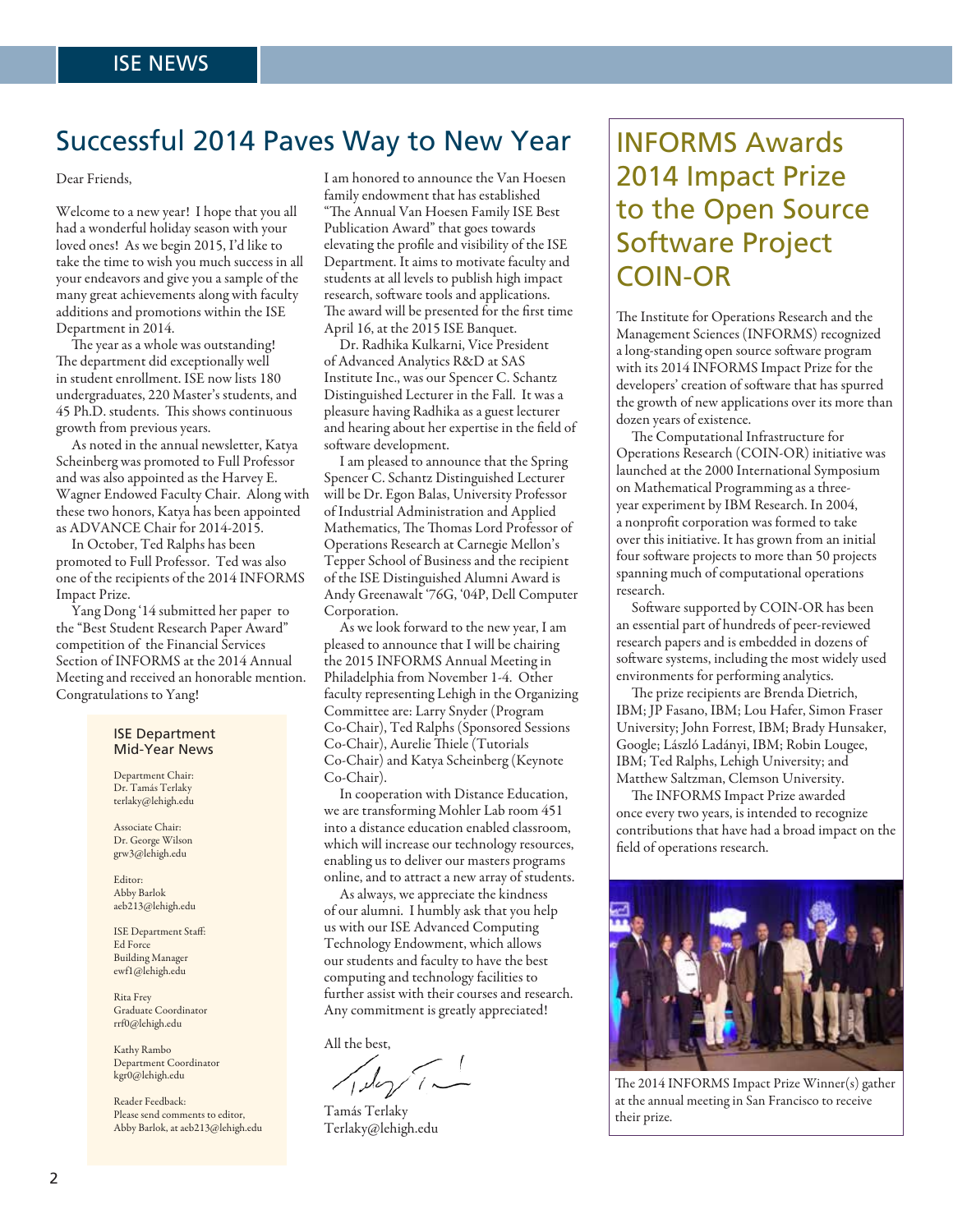### Faculty Updates



Katya Scheinberg, promoted to Full Professor in the ISE Department, in addition has been appointed as ADVANCE Chair for 2014-2015.

Dr. Scheinberg has also been appointed as the Harvey E. Wagner Endowed Faculty Chair. Professor Scheinberg joined the ISE department in 2010. A native from Moscow, she earned her Master's degree in operations research from the Lomonosov Moscow State University in 1992 and then received her Ph.D. in operations research from Columbia University in 1997. After graduation, she worked at IBM's T.J. Watson Research Center.



Ted Ralphs has been promoted to Full Professor. Ted, along with Spring 2014 Spencer C. Schantz Distinguished Lecturer, Brenda Dietrich, IBM (and a few others) was a recipient of the 2014 INFORMS Impact Prize. Dr. Ralphs received his B.S. and M.S. in Applied Mathematics from Carnegie Mellon University in 1991. He then completed his Ph.D. in Operations Research at Cornell University in 1995.

### Student Achievements

### ISE Department's INFORMS Student Chapter Wins Award

We are excited to announce that the ISE Department's INFORMS Student Chapter has won the annual Cum Laude Award in recognition for outstanding participation and performance during the year of 2013! The purpose of the new Student Chapter Annual Awards is to recognize



Lehigh's ISE Ph.D. students Sertalp Cay, Pelin Cay and Onur Babat accepted the award at the 2014 INFORMS Annual Meeting in San Francisco.

achievements of individual student chapters.

The ISE INFORMS Student Chapter representatives in 2013 were: Onur Babat, Mark Bai, Pelin Cay, Wei Guo, Matt Menickelly, Mohsen Moarefdoost, Xi Bai and Tengjiao Xiao

Congratulations to the representatives noted above, along with the previous leaders of the ISE INFORMS Chapter for their contributions in building this excellent community.

#### Yang Dong Wins Honorable Mention at Best Student Paper Competition

Dr. Yang Dong, '14 submitted her paper, "Robust Investment Management with Uncertainty in Fund Manager Asset Allocation" to the "Best Student Research Paper Award" competition of the Financial Services Section of INFORMS at the 2014 Annual Meeting and received an honorable mention.

Yang graduated from Lehigh in Summer 2014 with a Ph.D. in Industrial Engineering and now presently works for JP Morgan.

### The ISE Advisory Council Welcomes its Newest Member



Kathleen Taylor '87 is the newest addition to the Industrial and Systems Engineering Department Advisory Council. Kathleen graduated from Lehigh in 1987 with a B.S. in Industrial Engineering. She has had a 27 year career with Johnson and Johnson, beginning as a manufacturing supervisor in Somerville, NJ. Kathleen gained experience through a variety of manufacturing and engineering roles in Somerville, NJ, Albuquerque, NM, and Cincinnati, OH. In addition to working in several US locations, she has worked in Mexico as a Plant Manager in Ciudad Juarez and as the Managing Director in Neuchatel, Switzerland. Following 23 years in the medical device sector of J&J she returned to the US as the Vice President of the Chemical API Global Platform for Johnson & Johnson Pharmaceutical sector where she was responsible for 6 sites across the US, Europe, and Australia.

Currently she is the Vice President of the Johnson & Johnson Production System. Her team is responsible for developing and deploying standard supply chain practices and business processes across the Johnson & Johnson manufacturing sites.

During her time at Lehigh, Kathleen was a member of Gamma Phi Beta sorority and played both lacrosse and softball as well as powder-puff football.

Kathleen currently resides in Solebury, PA with her husband and two sons.